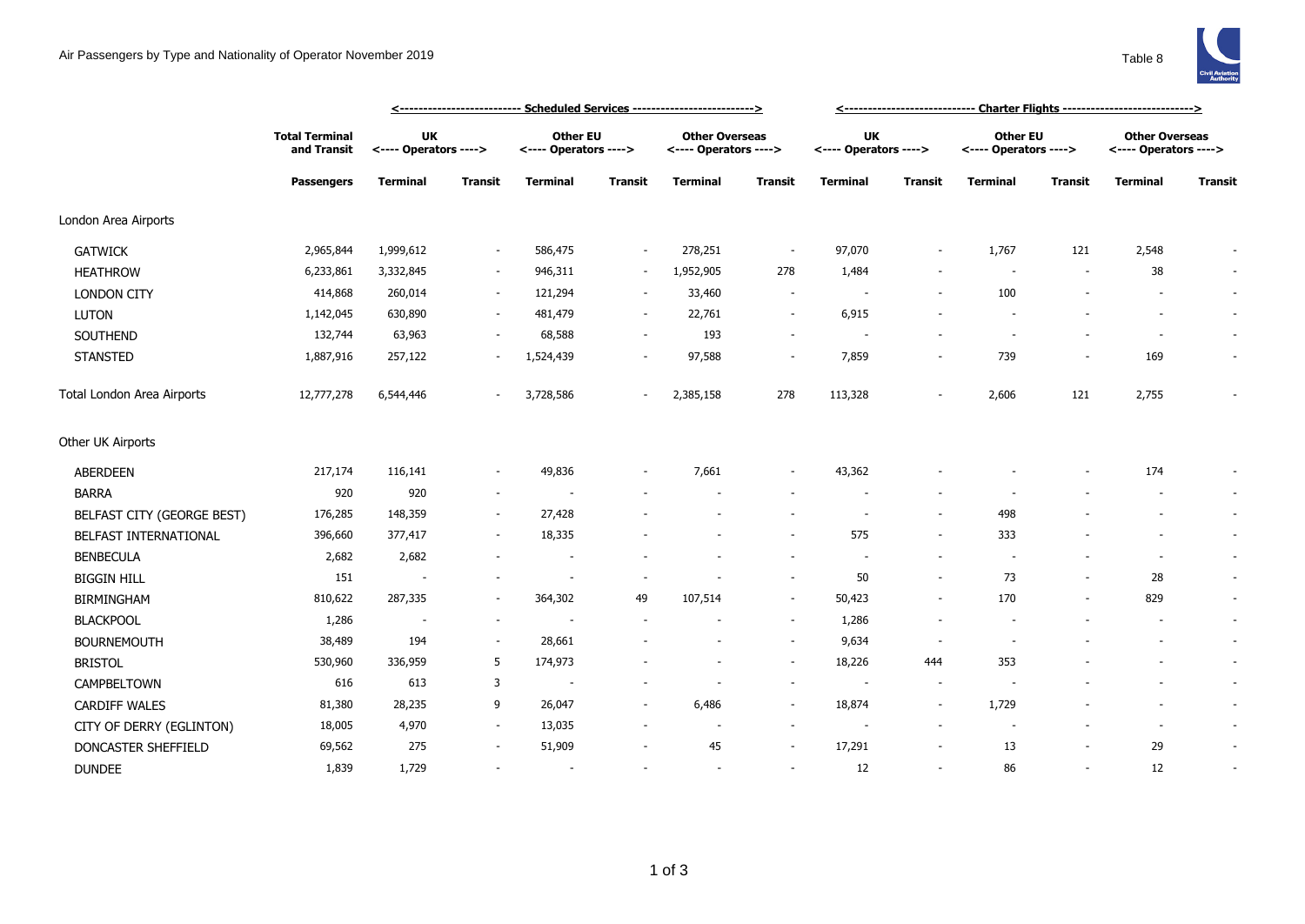

|                                       | <b>Total Terminal</b><br>and Transit<br><b>Passengers</b> | UK<br><---- Operators ----> |                          | <b>Other EU</b><br><---- Operators ----> |                          | <b>Other Overseas</b><br><---- Operators ----> |                          | <b>UK</b><br><---- Operators ----> |                          | <b>Other EU</b><br><---- Operators ----> |                          | <b>Other Overseas</b><br><---- Operators ----> |                          |
|---------------------------------------|-----------------------------------------------------------|-----------------------------|--------------------------|------------------------------------------|--------------------------|------------------------------------------------|--------------------------|------------------------------------|--------------------------|------------------------------------------|--------------------------|------------------------------------------------|--------------------------|
|                                       |                                                           | <b>Terminal</b>             | Transit                  | <b>Terminal</b>                          | <b>Transit</b>           | <b>Terminal</b>                                | <b>Transit</b>           | <b>Terminal</b>                    | <b>Transit</b>           | <b>Terminal</b>                          | <b>Transit</b>           | <b>Terminal</b>                                | <b>Transit</b>           |
| Other UK Airports                     |                                                           |                             |                          |                                          |                          |                                                |                          |                                    |                          |                                          |                          |                                                |                          |
| DURHAM TEES VALLEY                    | 11,467                                                    | 1,536                       | 194                      | 9,695                                    |                          |                                                |                          | 42                                 |                          |                                          |                          |                                                |                          |
| <b>EAST MIDLANDS</b><br>INTERNATIONAL | 208,175                                                   | 81,494                      | $\overline{\phantom{a}}$ | 109,134                                  |                          |                                                | $\overline{\phantom{a}}$ | 17,061                             | 281                      | 205                                      |                          |                                                |                          |
| <b>EDINBURGH</b>                      | 999,652                                                   | 546,827                     | $\sim$                   | 374,067                                  | 149                      | 70,032                                         | $\sim$                   | 7,489                              | $\sim$                   | 1,088                                    |                          |                                                |                          |
| <b>EXETER</b>                         | 59,215                                                    | 40,419                      | $\sim$                   | 7,614                                    | $\overline{\phantom{a}}$ |                                                | $\sim$                   | 11,182                             | $\overline{\phantom{a}}$ |                                          |                          |                                                |                          |
| <b>GLASGOW</b>                        | 580,092                                                   | 424,329                     | 173                      | 93,023                                   | $\sim$                   | 45,024                                         | $\sim$                   | 15,334                             | $\sim$                   | 2,114                                    |                          | 95                                             |                          |
| <b>HUMBERSIDE</b>                     | 14,009                                                    | 1,428                       | 15                       | 10,911                                   |                          |                                                | $\sim$                   | 1,116                              | $\overline{\phantom{a}}$ | 539                                      |                          |                                                |                          |
| <b>INVERNESS</b>                      | 61,791                                                    | 57,416                      | $\sim$                   | 4,375                                    |                          |                                                |                          |                                    |                          |                                          |                          |                                                |                          |
| <b>ISLAY</b>                          | 2,217                                                     | 2,202                       | 15                       |                                          |                          |                                                |                          |                                    |                          |                                          |                          |                                                |                          |
| ISLES OF SCILLY (ST.MARYS)            | 2,907                                                     | 2,907                       | $\sim$                   |                                          |                          |                                                |                          |                                    |                          |                                          |                          |                                                | $\overline{\phantom{a}}$ |
| KIRKWALL                              | 12,500                                                    | 11,822                      | 678                      |                                          |                          |                                                |                          |                                    |                          |                                          |                          |                                                |                          |
| LANDS END (ST JUST)                   | 2,695                                                     | 2,672                       | 23                       |                                          |                          |                                                |                          |                                    |                          |                                          |                          |                                                |                          |
| <b>LEEDS BRADFORD</b>                 | 213,095                                                   | 124,199                     | $\sim$                   | 88,660                                   |                          |                                                | $\sim$                   | 236                                |                          |                                          |                          |                                                |                          |
| LERWICK (TINGWALL)                    | 211                                                       | 211                         | $\sim$                   |                                          |                          |                                                |                          |                                    |                          |                                          |                          |                                                |                          |
| LIVERPOOL (JOHN LENNON)               | 309,734                                                   | 155,452                     | 43                       | 151,317                                  | 331                      | 563                                            | $\overline{\phantom{a}}$ | 417                                | $\sim$                   | 1,497                                    | $\overline{\phantom{a}}$ | 114                                            |                          |
| <b>MANCHESTER</b>                     | 1,827,028                                                 | 768,120                     | $\sim$                   | 651,247                                  | $\sim$                   | 302,970                                        | 2,378                    | 99,738                             | $\sim$                   | 1,192                                    | 172                      | 1,211                                          |                          |
| <b>NEWCASTLE</b>                      | 302,153                                                   | 196,522                     | 65                       | 86,810                                   | $\sim$                   | 17,995                                         | $\overline{\phantom{a}}$ | 761                                |                          |                                          |                          |                                                |                          |
| <b>NEWQUAY</b>                        | 24,625                                                    | 19,810                      | $\sim$                   | 4,815                                    |                          | $\blacksquare$                                 | $\sim$                   | $\sim$                             | $\overline{\phantom{a}}$ |                                          |                          |                                                | $\overline{\phantom{a}}$ |
| <b>NORWICH</b>                        | 28,704                                                    | 8,069                       | $\sim$                   | 12,067                                   |                          |                                                | $\sim$                   | 8,142                              | $\sim$                   | 426                                      |                          |                                                |                          |
| <b>PRESTWICK</b>                      | 22,037                                                    | $\overline{\phantom{a}}$    | $\sim$                   | 21,639                                   |                          |                                                | $\sim$                   | $\sim$                             | 185                      |                                          |                          |                                                | 213                      |
| <b>SCATSTA</b>                        | 9,633                                                     | $\overline{\phantom{a}}$    |                          |                                          |                          |                                                | $\sim$                   | 9,633                              |                          |                                          |                          |                                                | $\overline{\phantom{a}}$ |
| SOUTHAMPTON                           | 121,436                                                   | 121,106                     |                          |                                          |                          |                                                | $\overline{\phantom{a}}$ | 330                                |                          |                                          |                          |                                                |                          |
| <b>STORNOWAY</b>                      | 10,902                                                    | 10,733                      | 169                      |                                          |                          |                                                |                          |                                    |                          |                                          |                          |                                                |                          |
| <b>SUMBURGH</b>                       | 18,347                                                    | 11,393                      |                          |                                          |                          |                                                | $\sim$                   | 6,954                              |                          |                                          |                          |                                                |                          |